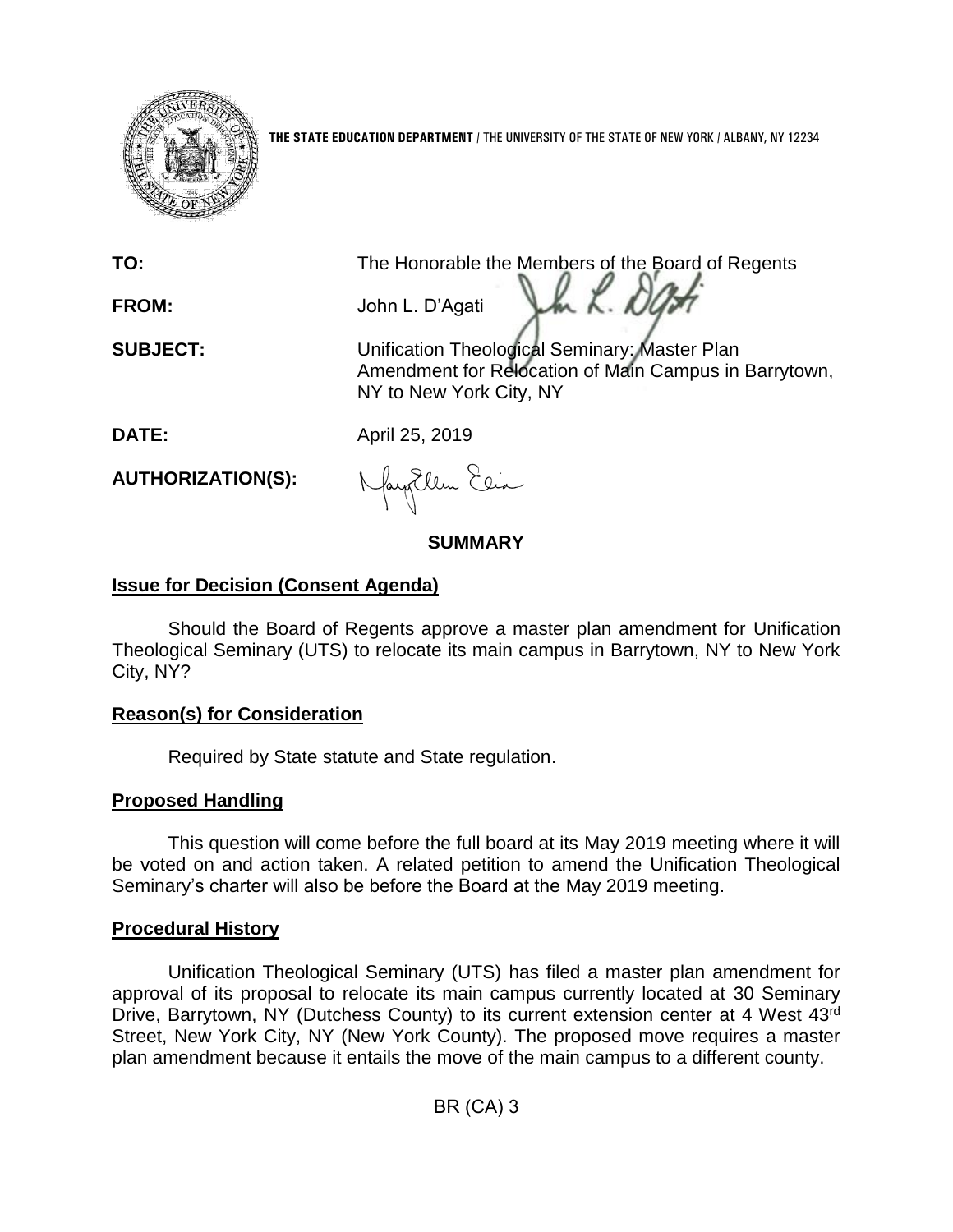### **Background Information**

Unification Theological Seminary (UTS) seeks to relocate the site of its main campus from 30 Seminary Drive, Barrytown, New York, to its current extension center at 4 West 43rd Street, New York, NY. This past year, UTS enrolled 103 students in the following registered programs:

- Master of Arts (M.A.) in Religious Studies
- Master of Divinity (M.Div.) in Divinity
- Doctor of Ministry (D.Min.) of Theological Studies
- Master of Religious Education (M.R.E.) in Religious Education
- Advanced Certificate (Adv. Crt.) in Foundation Program

In recent years, numerous theological seminaries, which have relied on freestanding, brick-and-mortar residential models, have found these to be unsustainably expensive and ill-suited to current needs. Many have sold off dated buildings and chosen to either become embedded in more stable institutions or shift to leaner learning models.

Beginning in 2000, UTS began shifting its focus to the urban market and opened an extension site at 4 West 43rd Street, in midtown Manhattan, which was later approved by the Department as an extension center and, by 2009, shifted the bulk of its educational programs to the center.

The 260-acre main campus, located in the semi-rural Mid-Hudson Valley, with a 120,000 sq. ft. main building that is 90 years old, requires substantial investment both to deal with deferred maintenance and to modernize the facility, and sits largely unused. The campus has historic legacy and sentimental value to the sponsoring church and alumni/ae, but the carrying costs at over \$600K per year have become unsustainable.

As a core objective in its strategic planning, the sale of UTS' 260-acre main campus, currently a financial liability, will generate an endowment that will be a foundation for the ongoing financial viability of the institution. To that end, on February 3, 2018, the UTS Board of Trustees directed the UTS administration to sell the main campus and use the proceeds to fund an endowment for the future needs of UTS and approved a motion to relocate the main campus to the New York City extension center.

The center currently occupies 8,000 sq. ft. of a building owned by the sponsoring church of UTS. On July 1, 2018, UTS signed a 10-year lease with a lease extension as an option to confirm UTS' continued tenancy. The center contains two classrooms, a 5,000+ volume library (plus 7,000 e-books), a student lounge, and offices for the President and other administrators, faculty and staff. UTS has the option to expand to additional classrooms and offices on other floors of the building as the need arises.